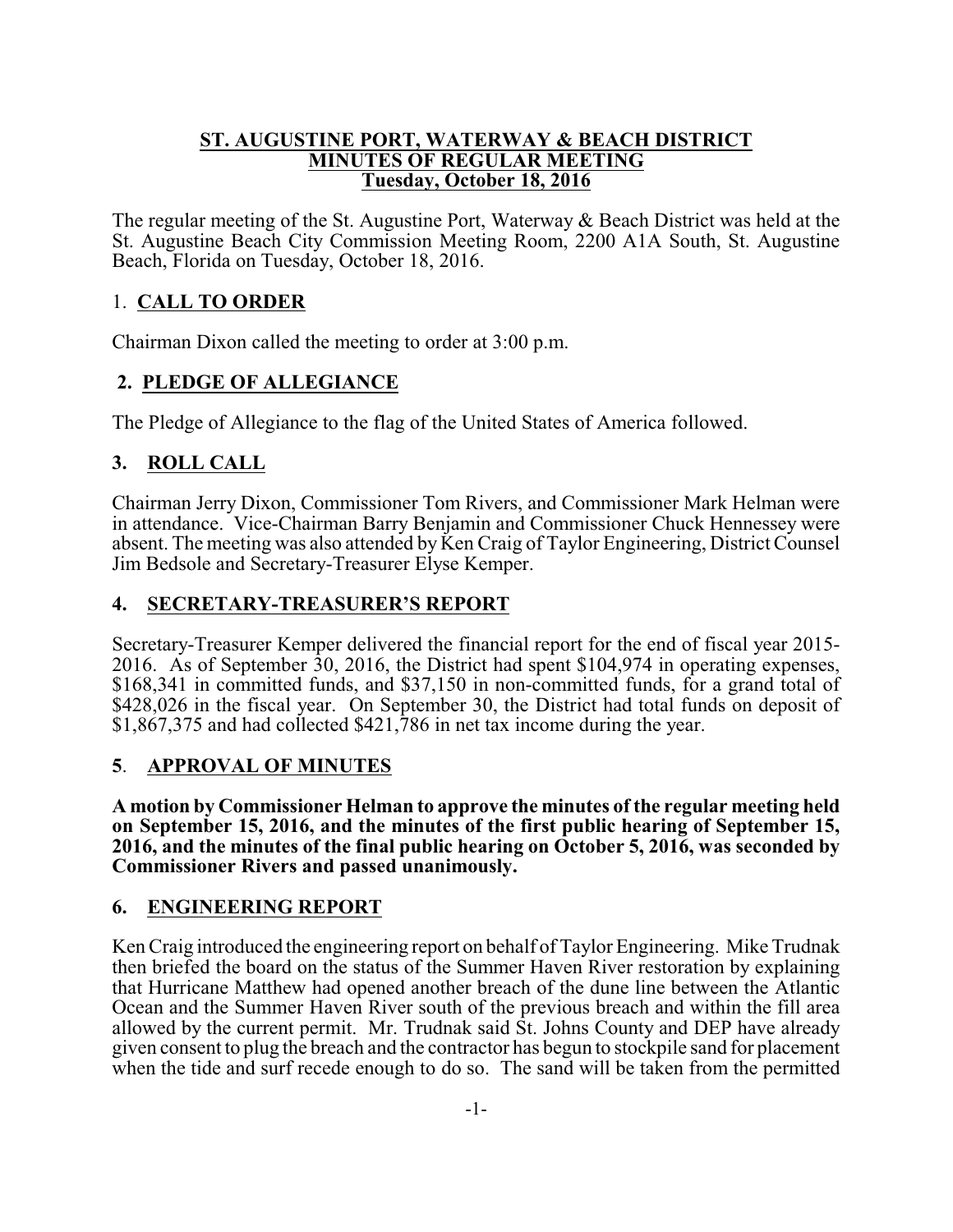excavation area for the restoration project. In response to questions by Commissioner Helman, Mr. Trudnak said the river behind the dunes is mostly the same as it was before the breach but that it would in-fill with sand if the breach is allowed to remain. He said the contractor will fill the breach based on a time and material schedule similar to the existing restoration project contract. Mr. Craig added that the entire cost of the existing project and the change order needed to repair this latest breach are well within the total of funds already contained in the legislative grant provided for the project.

#### **A motion by Chairman Dixon to approve the change order allowing Turnbull Environmental, Inc. to close the latest breach and pay for it from funds already allocated for the Summer Haven River restoration project was seconded by Commissioner Rivers and passed unanimously.**

Mr. Craig added that the grant request for additional funding of \$50,000 for the Summer Haven River restoration has been approved by Florida Inland Navigation District.

He then explained St. Johns County has requested that the sand scheduled to be removed from the St. Augustine Inlet flood shoal be sent to the beaches north of the inlet rather than to Anastasia State Park. Chairman Dixon said he has also written a letter to FIND with the same request. Mr. Craig said one option is the ArmyCorps of Engineers, which is the permit holder, modifies its permit to move the sand north instead of south. Another option is for the Corps to use the permit now sponsored by St. Johns County to place the sand. He said St. Johns County has already agreed to use its real estate staff to obtain any easements necessary to pipe the sand which is estimated to be two hundred thousand cubic yards in volume.

Mr. Craig said the change in destination from Anastasia State Park to the north beaches will be more expensive and the Corps will not pay the added expense. Because FIND is a cosponsor of the project and because FIND and the Corps are already parties to a contributed funds agreement, any agency contributing funds for the extra costs will need to transfer the funds to FIND, and FIND will then transfer them to the Corps.

Carl Blow, St. Johns County's representative to FIND, said he obtained permission from the board of FIND to ask the Corps to change the destination of the sand from Anastasia State Park to the north beaches. He said his board had given the request unanimous approval. He said talks are still under way among FIND, the Corps and St. Johns County about perhaps dredging more than was scheduled in order to increase the sand volume removed from the shoal.

In response to questions by Chairman Dixon, Mr. Craig said the initial sand from the Summer Haven River will go to the new breach, then to the beach dune line as previously planned. He said the Corps/FIND project is for Summer Haven and the St. Augustine Inlet flood shoal using one contractor and beginning in November, 2016.

Commissioner Rivers asked Mr. Blow if the north beaches would have to wait for a change in the Corps permit before receiving sand. Mr. Blow said yes, and that changing a federal permit was often delayed by agencies other than the Corps of Engineers because the Corps is required to obtain their approval of any change in its permit. Mr. Blow added that all of the FIND grant requests from St. Johns County have been approved.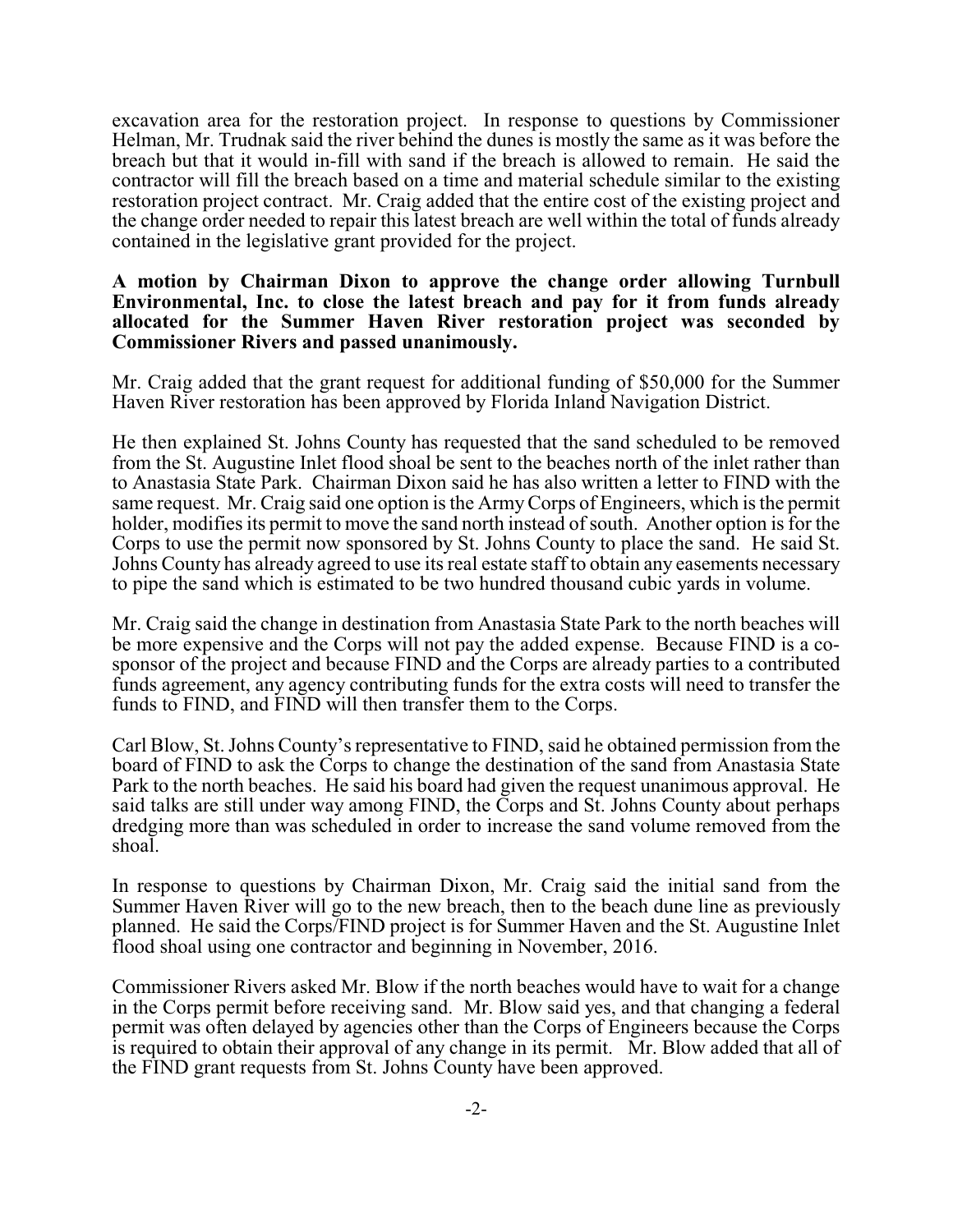# 7. **OLD BUSINESS** : NONE

### **8. NEW BUSINESS:**

Regatta of Lights: Dan Floryan appeared on behalf of the St. Augustine Yacht Club to request \$9,000 for advertising in the Regatta of Lights. Board members discussed the matter and eventually agreed to give the Yacht Club \$7,500.

#### **A motion by Commissioner Rivers to spend \$7,500 for advertising at the upcoming Regatta of Lights was seconded by Chairman Dixon and passed unanimously.**

At Mr. Floryan's request, the board chose Commissioner Rivers to be a judge at this year's regatta. Mr. Floryan said his boat at Comache Cove had weathered the recent storm with only minor damage.

### 9. **PUBLIC COMMENT:**

Jim Piggott, City of St. Augustine, reported the loss of most docks in the City and many, many vessels during Hurricane Matthew. He said docks at the City Marina received over a million dollars in damage and that 21 vessels had been lost when they broke away from the south mooring field. He said only 4 boats were lost as a result of mooring device failure. He said the pier and docks at the Lighthouse Boat ramp were also heavily damaged. The total damage to city property may exceed 3.5 million dollars and the city is applying for FEMA funds.

Lt. Steve Zukowski, Florida Fish and Wildlife Conservation Commission (FWC), said his entire command is now devoted to cataloging the description and location of every displaced vessel in the area and placing the information in a database for future use. He said they will categorize damages by hazards to navigation, damaged navigation aids, displaced vessels near water, vessels high and dry, affected land owners, and vessel owners. He said officers have been checking all displaced vessels for crew members who may be aboard, and pets and other animals.

Bing's Landing in Flagler County received heavy damage as well as Devil's Elbow, the City Marina, the Conch House, and Inlet Marine. Many waterfront homes in Summer Island are also in danger of collapse because of undermining by water and wave action. He also noted the presence of a new shoal building up north to south at the mouth of the St. Augustine Inlet. None of the markers at this inlet remain on station at this time.

Mr. Piggott said the City will begin immediately to deal with the new situation of possibly dozens of derelict and unclaimed vessels. He requested the board's assistance in this new expense. Chairman Dixon said the District would continue to support the City just as it has in the past. Mr. Piggot thanked the board for its support.

Carl Blow told the board the Corps of Engineers has begun to survey all inlets affected by Hurricane Matthew beginning with south Florida and moving north. He also said the South